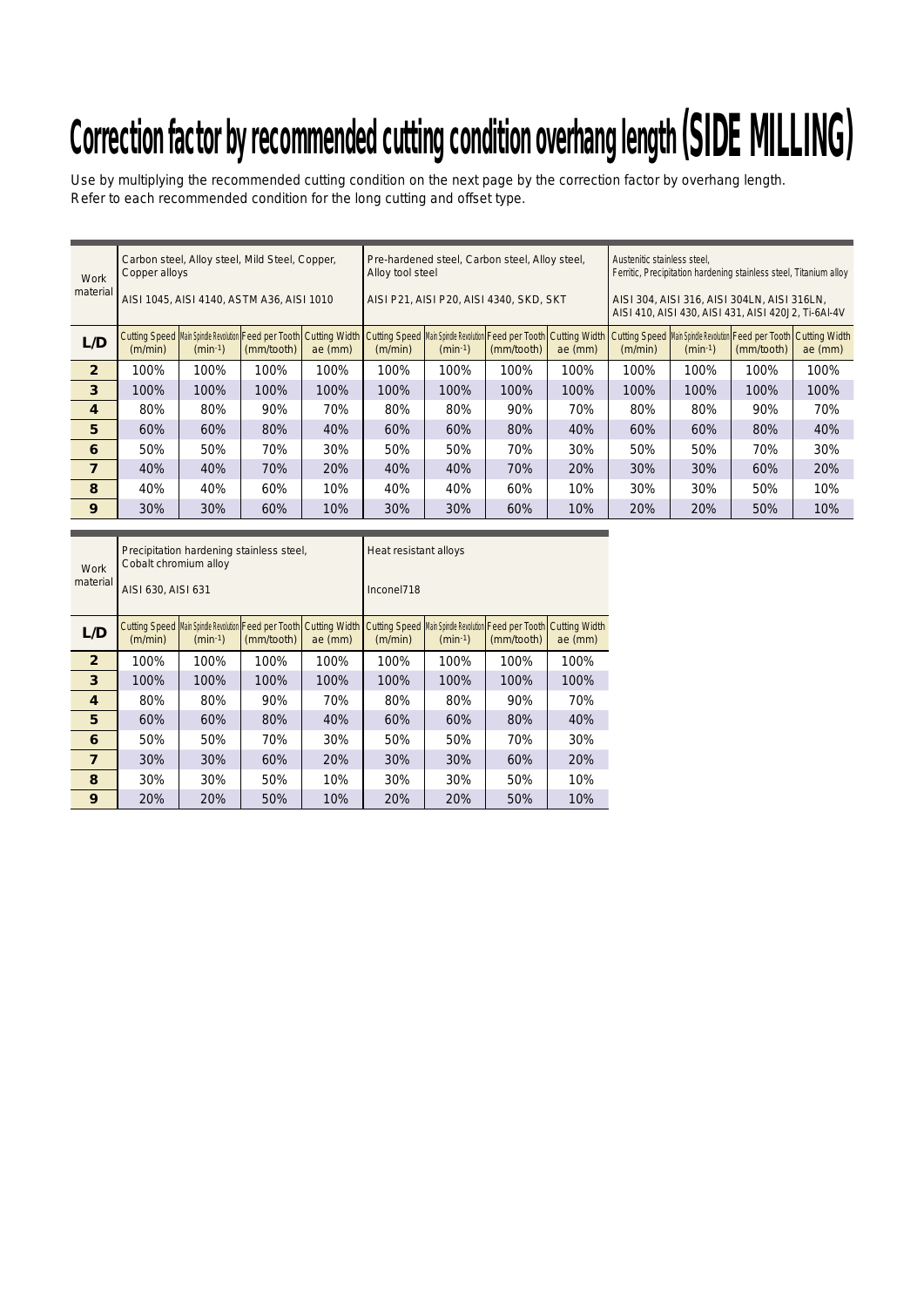## **RECOMMENDED CUTTING CONDITIONS**

### **Side milling**

| Work<br>material | Carbon steel, Alloy steel, Mild Steel, Copper,<br>Copper alloys |                                         |                                                         |          |    |                                                                                                                     |                       | Pre-hardened steel, Carbon steel, Alloy steel,<br>Alloy tool steel |                                                                                  |          |    |     |                                                                                 | Austenitic stainless steel.<br>Ferritic, Precipitation hardening stainless steel, Titanium alloy   |            |                      |    |                                                             |  |
|------------------|-----------------------------------------------------------------|-----------------------------------------|---------------------------------------------------------|----------|----|---------------------------------------------------------------------------------------------------------------------|-----------------------|--------------------------------------------------------------------|----------------------------------------------------------------------------------|----------|----|-----|---------------------------------------------------------------------------------|----------------------------------------------------------------------------------------------------|------------|----------------------|----|-------------------------------------------------------------|--|
|                  | AISI 1045, AISI 4140, ASTM A36, AISI 1010                       |                                         |                                                         |          |    |                                                                                                                     |                       | AISI P21, AISI P20, AISI 4340, SKD, SKT                            |                                                                                  |          |    |     |                                                                                 | AISI 304, AISI 316, AISI 304LN, AISI 316LN,<br>AISI 410, AISI 430, AISI 431, AISI 420J2, Ti-6AI-4V |            |                      |    |                                                             |  |
| Dia<br>$DC$ (mm) | (m/min)                                                         | Revolution<br>$(min-1)$                 | Cutting Speed Main Spindle Feed per Tooth<br>(mm/tooth) | per Min. |    | Table Feed Depth of Cut Cutting Width Cutting Speed Main Spindle Feed per Tooth<br>(mm/min) ap (mm) ae (mm) (m/min) |                       | Revolution<br>$(min-1)$                                            | $\left \frac{\text{(mm/tooth)}}{\text{(mm/min)}}\right $ ap (mm) ae (mm) (m/min) | per Min. |    |     | Table Feed Depth of Cut Cutting Width Cutting Speed Main Spindle Feed per Tooth | Revolution<br>$(min-1)$                                                                            | (mm/tooth) | per Min.<br>(mm/min) |    | Table Feed Depth of Cut Cutting Width<br>$ ap$ (mm) ae (mm) |  |
| 10               | 150                                                             | 4800                                    | 0.09                                                    | 1700     | 10 | $\overline{2}$                                                                                                      | 120                   | 3800                                                               | 0.06                                                                             | 910      | 10 | 2   | 100                                                                             | 3200                                                                                               | 0.075      | 960                  | 10 | 2                                                           |  |
| 12               | 150                                                             | 4000                                    | 0.09                                                    | 1400     | 12 | 2.4                                                                                                                 | 120                   | 3200                                                               | 0.065                                                                            | 830      | 12 | 2.4 | 100                                                                             | 2700                                                                                               | 0.08       | 860                  | 12 | 2.4                                                         |  |
| 16               | 150                                                             | 3000                                    | 0.1                                                     | 1200     | 16 | 3.2                                                                                                                 | 120                   | 2400                                                               | 0.075                                                                            | 720      | 16 | 3.2 | 100                                                                             | 2000                                                                                               | 0.09       | 720                  | 16 | 3.2                                                         |  |
| 20               | 150                                                             | 2400                                    | 0.1                                                     | 960      | 20 | 4                                                                                                                   | 120                   | 1900                                                               | 0.075                                                                            | 570      | 20 | 4   | 100                                                                             | 1600                                                                                               | 0.09       | 580                  | 20 | 4                                                           |  |
| 25               | 150                                                             | 1900                                    | 0.12                                                    | 910      | 25 | 5                                                                                                                   | 120                   | 1500                                                               | 0.075                                                                            | 450      | 25 | 5   | 100                                                                             | 1300                                                                                               | 0.09       | 470                  | 25 | 5                                                           |  |
| Depth of<br>cut  | ae<br>ap<br>DC:Dia.                                             |                                         |                                                         |          |    |                                                                                                                     |                       |                                                                    |                                                                                  |          |    |     |                                                                                 |                                                                                                    |            |                      |    |                                                             |  |
|                  |                                                                 |                                         |                                                         |          |    |                                                                                                                     |                       |                                                                    |                                                                                  |          |    |     |                                                                                 |                                                                                                    |            |                      |    |                                                             |  |
| Work             |                                                                 | Cobalt chromium alloy                   | Precipitation hardening stainless steel,                |          |    |                                                                                                                     | Heat resistant alloys |                                                                    |                                                                                  |          |    |     |                                                                                 |                                                                                                    |            |                      |    |                                                             |  |
| material         |                                                                 | $\triangle$ 101.000 $\triangle$ 101.004 |                                                         |          |    |                                                                                                                     | $1 - - - - - 1740$    |                                                                    |                                                                                  |          |    |     |                                                                                 |                                                                                                    |            |                      |    |                                                             |  |

|                 |                                 | AISI 630, AISI 631             |                                           |                                    |                   | Inconel718                                                                       |                       |                         |                                           |                      |    |                                                          |
|-----------------|---------------------------------|--------------------------------|-------------------------------------------|------------------------------------|-------------------|----------------------------------------------------------------------------------|-----------------------|-------------------------|-------------------------------------------|----------------------|----|----------------------------------------------------------|
| Dia<br>DC (mm)  | <b>Cutting Speed</b><br>(m/min) | <b>Revolution</b><br>$(min-1)$ | Main Spindle Feed per Tooth<br>(mm/tooth) | per Min.<br>$\frac{1}{2}$ (mm/min) |                   | Table Feed Depth of Cut Cutting Width Cutting Speed<br> ap (mm) ae (mm)  (m/min) |                       | Revolution<br>$(min-1)$ | Main Spindle Feed per Tooth<br>(mm/tooth) | per Min.<br>(mm/min) |    | Table Feed Depth of Cut Cutting Width<br>ap (mm) ae (mm) |
| 10              | 75                              | 2400                           | 0.06                                      | 580                                | 10                | 2                                                                                | 40                    | 1300                    | 0.04                                      | 210                  | 10 | 1                                                        |
| 12              | 75                              | 2000                           | 0.065                                     | 520                                | $12 \overline{ }$ | 2.4                                                                              | 40                    | 1100                    | 0.045                                     | 200                  | 12 | 1.2                                                      |
| 16              | 75                              | 1500                           | 0.075                                     | 450                                | 16                | 3.2                                                                              | 40                    | 800                     | 0.05                                      | 160                  | 16 | 1.6                                                      |
| 20              | 75                              | 1200                           | 0.075                                     | 360                                | 20                | 4                                                                                | 40                    | 640                     | 0.05                                      | 130                  | 20 | 2                                                        |
| 25              | 75                              | 950                            | 0.075                                     | 290                                | 25                | 5                                                                                | 40                    | 510                     | 0.05                                      | 100                  | 25 | 2.5                                                      |
| Depth of<br>cut |                                 |                                |                                           |                                    |                   | an dheeriyaha                                                                    | $\leftarrow$ ae<br>ap |                         |                                           |                      |    | DC:Dia.                                                  |

1) For stainless steel, titanium alloy and heat resistant alloy, the use of water-soluble coolant is effective.

2) If the depth of cut is shallow, the revolution and feed rate can be increased.<br>3) The irregular helix flute end mill has a large effect on controlling vibration when compared to standard end mills. However, if the rigid the machine or the workpiece installation is poor, vibration or abnormal sound can occur.

In this case, please reduce the revolution and feed rate proportionately, or set a lower depth of cut.